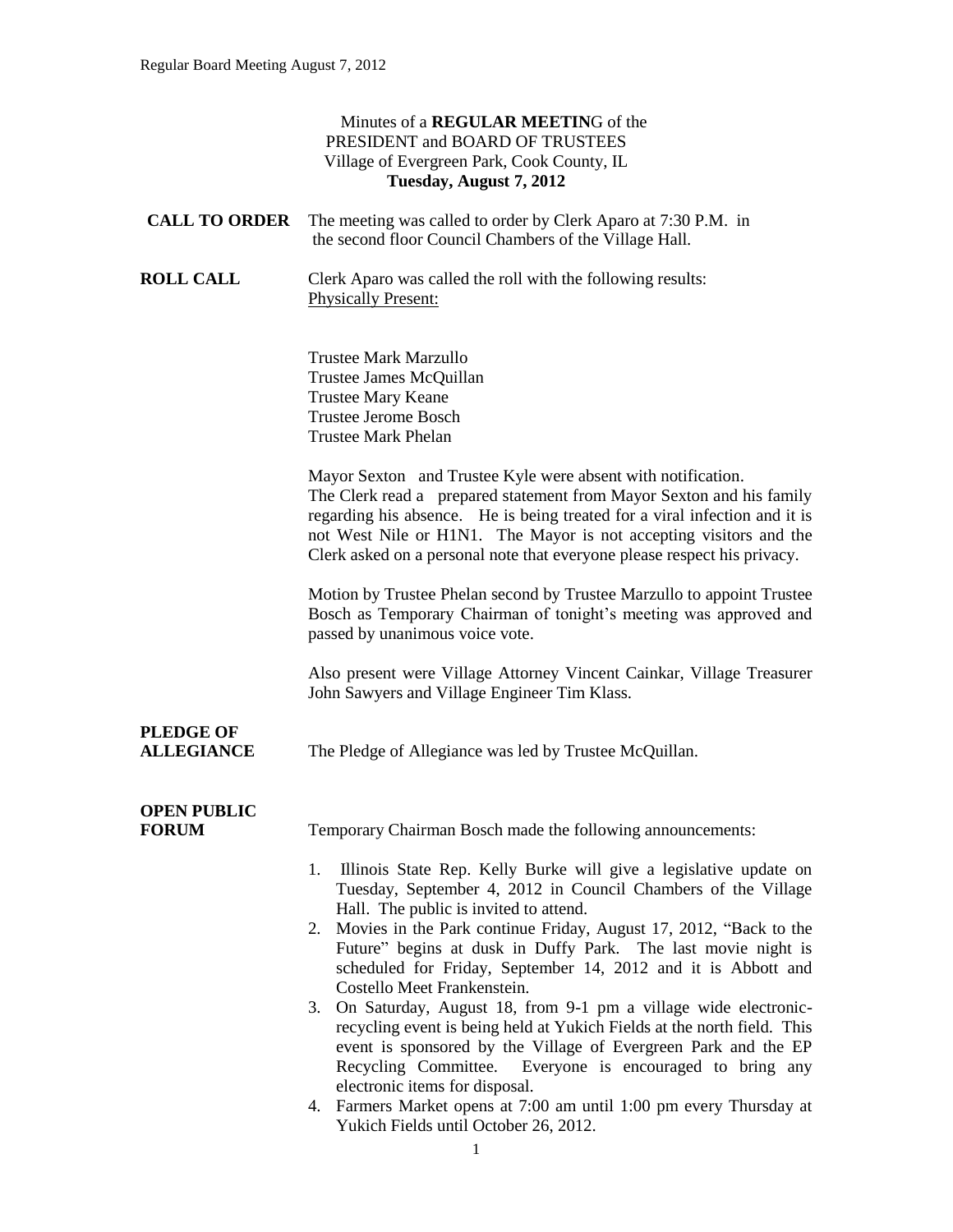| <b>OPEN PUBLIC</b><br><b>AUDIENCE</b>               | NONE.                                                                                                                                                                                                                                                                                                                                                                                                                                                                                                                                                           |
|-----------------------------------------------------|-----------------------------------------------------------------------------------------------------------------------------------------------------------------------------------------------------------------------------------------------------------------------------------------------------------------------------------------------------------------------------------------------------------------------------------------------------------------------------------------------------------------------------------------------------------------|
| <b>REGULAR</b><br><b>AGENDA</b>                     | Motion by Trustee Marzullo second by Trustee Phelan to waive the<br>reading of the minutes of the July 16, 2012 Regular Meeting of the<br>President and Board of Trustees and approved as presented was passed<br>by unanimous voice vote and so ordered by the Chair.                                                                                                                                                                                                                                                                                          |
| <b>RESOLUTION</b><br>NO. 19-2012                    | Motion by Trustee Phelan second by Trustee McQuillan, to approve<br>Resolution NO. 19-2012 with expenditures of the General Corporate<br>Fund of \$ 541,323.14 the Sewer and Water Fund in the amount of<br>\$266,063.34 and the $95th$ Street TIF Fund, \$23,000.00 and the Capital<br>Improvement Fund, \$35,125.40 and the Street Bond Fund \$6,000.00 for<br>a total of \$871,511.88. Upon roll call, voting YES: Trustees Marzullo,<br>McQuillan, Keane, Chairman Bosch and Phelan; voting NO: NONE.<br>The motion was passed and so ordered by the Chair. |
| <b>WATER</b>                                        |                                                                                                                                                                                                                                                                                                                                                                                                                                                                                                                                                                 |
| <b>COLLECTORS</b><br><b>REPORT</b>                  | Motion by Trustee Marzullo second by Trustee Keane to approve the<br>Water Collector's report for July 2012 with totals of \$686,892.10. The<br>motion was passed by unanimous voice vote and so ordered by the Chair.                                                                                                                                                                                                                                                                                                                                          |
| <b>VILLAGE</b><br><b>COLLECTOR</b><br><b>REPORT</b> | Motion by Trustee Phelan second by Trustee McQuillan to approve<br>the Village Collector's report for July 2012 with totals of \$2,560,122.80.<br>Temporary Chairman Bosch noted the property taxes of over \$1 million<br>dollars are included in this total. The motion was passed by unanimous<br>voice vote and so ordered by the Chair.                                                                                                                                                                                                                    |
| <b>VILLAGE</b>                                      |                                                                                                                                                                                                                                                                                                                                                                                                                                                                                                                                                                 |
| <b>TREASURER</b><br><b>REPORT</b>                   | Motion by Trustee Phelan second by Trustee Marzullo to approve the<br>Village Treasurer's report for June 2012 in the amount of \$6,274,183.06<br>in the General Fund and \$2,062,764.08 in the Sewer and Water Fund.<br>The motion was passed by unanimous voice vote and so ordered by the<br>Chair.                                                                                                                                                                                                                                                          |
| <b>BUSINESS</b>                                     |                                                                                                                                                                                                                                                                                                                                                                                                                                                                                                                                                                 |
| <b>LICENSE</b><br><b>CERTIFICATES</b>               |                                                                                                                                                                                                                                                                                                                                                                                                                                                                                                                                                                 |
|                                                     | Motion by Trustee Marzullo second by Trustee McQuillan, to accept<br>the application for Business Regulation Certificate and License for<br>AMERICAN FAMILY INSURANCE DBA/ JEANNE L. JAROSZ<br><b>AGENCY to</b> conduct an insurance office located at 3352 W. 95 <sup>TH</sup> Street.<br>Upon roll call voting YES: Trustees McQuillan, Kean, Chairman Bosch,<br>Phelan and Marzullo; voting NO: NONE. The motion was passed and so<br>ordered by the Chair.                                                                                                  |
| <b>BUSINESS</b>                                     | Motion by Trustee Keane second by Trustee Marzullo to approve the<br>business application for SUBURBAN HOME HEALTH CARE, INC.                                                                                                                                                                                                                                                                                                                                                                                                                                   |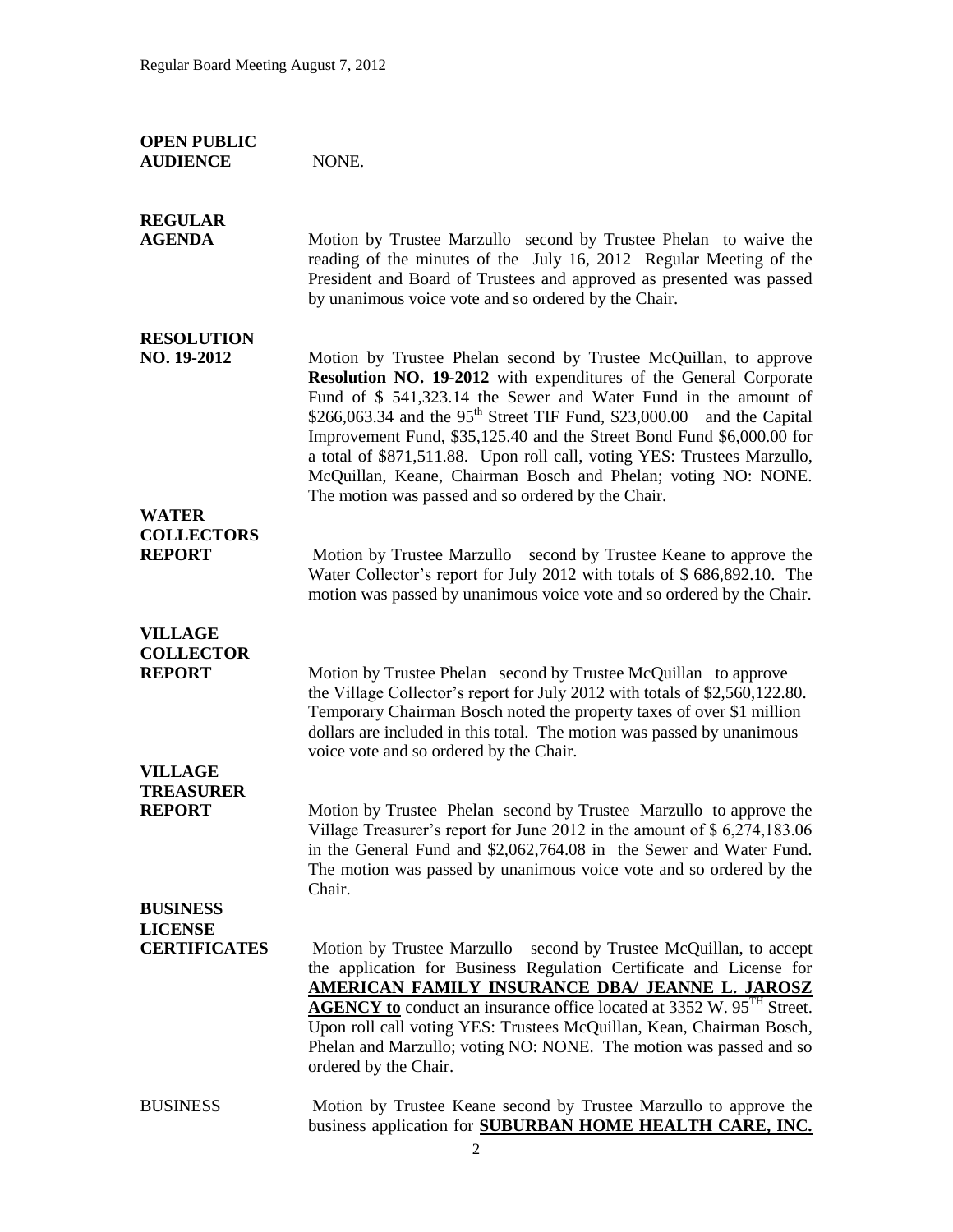to operate a home health care office located at 9318 S. Kedzie Avenue. Upon roll call voting YES: Trustees Chairman Bosch, Phelan, Marzullo, McQuillan and Keane; voting NO: NONE. The Motion was passed and so ordered by the Chair.

## **ORDINANCE**

**NO. 18-2012** Motion by Trustee Phelan second by Trustee McQuillan to approve **ORDINANCE NO. 18-2012 "AN ORDINANCE OF THE VILLAGE OF EVERGREEN PARK APPROVING A FIRST AMENDMENT TO REVISED REDEVELOPEMENT AGREEMENT BETWEEN THE VILLAGE OF EVERGREEN PARK AND PETER MICHAEL REALTY, INC. FOR A REDEVELOPMENT PROJECT AT 3720 W. 95TH STREET IN THE VILLAGE OF EVERGREN PARK 95TH STREET TAX INCREMENT REDEVELOPEMENT PROJECT AREA."** Upon roll call voting YES: Trustees Phelan, Marzullo, McQuillan, Keane and Chairman Bosch; voting NO: NONE. The Motion was passed and so ordered by the Chair.

#### **ORDINANCE**

**NO. 19-2012** Motion by Trustee McQuillan second by Trustee Keane to approve **ORDINANCE NO. 19-2012 "AN ORDINANCE AMENDING SECTION 5-8 OF CHAPTER 5, BUILDING AND BUILDING REGULATIONS, OF THE EVERGREEN PARK MUNICIPAL CODE BY ADOPTING THE 2012 INTERNATIONAL PROPERTY MAINTENANCE CODE."** Upon roll call voting YES: Trustees Marzullo, McQuillan, Keane, Chairman Bosch and Phelan; voting NO: NONE. The Motion was passed and so ordered by the Chair.

#### **ORDINANCE**

**NO. 20-2012** Motion by Trustee Phelan second by Trustee Marzullo to approve **ORDINANCE NO. 20-2012 "AN ORDINANCE PROVIDING FOR THE ISSUANCE OF NOT TO EXCEED \$ 2,200,000 GENERAL OBLIGATION REFUNDING BONDS, SERIES, 2012B, OF THE VILLAGE OF EVERGREEN PARK, COOK COUNTY, ILLINOIS AND FOR THE LEVY OF A DIRECT ANNUAL TAX SUFFICIENT TO PAY THE PRINCIPAL AND INTEREST ON SAID BONDS."** Treasurer Sawyers explained the Village will save approximately \$72- \$73,000 in interest costs by refinancing the 2002 and 2004 bonds**.** Upon roll call voting YES: Trustees McQuillan, Keane, Chairman Bosch, Phelan and Marzullo; voting NO: NONE. The Motion was passed and so ordered by the Chair.

### **RESOLUTION**

**NO. 13-2012** Motion by Trustee Keane second by Trustee McQuillan to approve **Resolution NO. 13-2012, "A RESOLUTION AUTHORIZING THE EXECUTION OF AN INTERGOVERNMENTAL AGREEMENT BETWEEN THE VILLAGE OF EVERGREEN PARK, COOK COUNTY, ILLINOIS AND THE STATE OF ILLINOIS-ILLINOIS STATE POLICE FOR CRIMINAL HISTORY RECORD INQUIRIES."** Upon roll call voting YES: Trustees Keane, Chairman Bosch, Phelan, Marzullo and McQuillan; voting NO: NONE. The Motion was passed and so ordered by the Chair.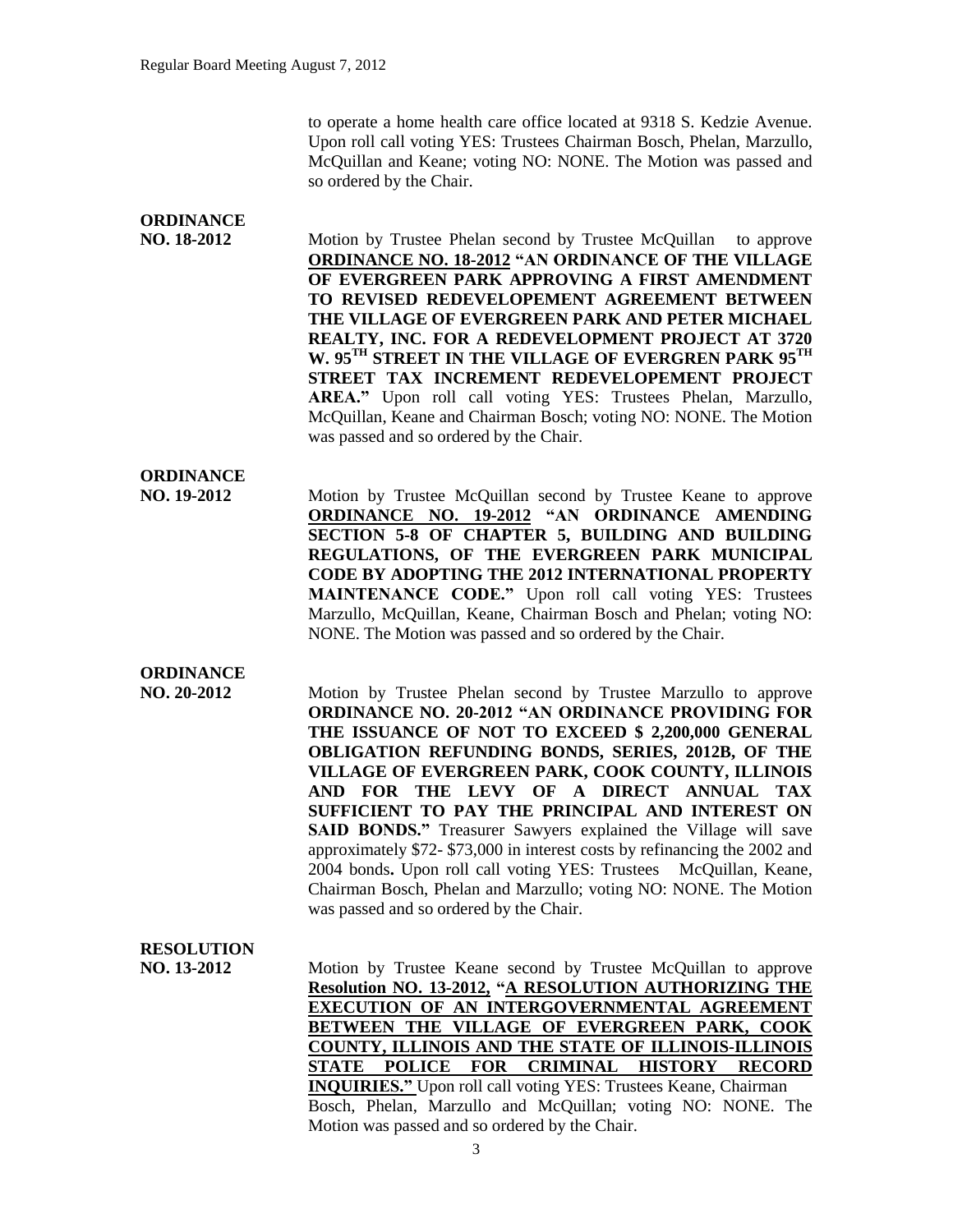#### **EPPD VACANCY**

Motion by Trustee Phelan second by Trustee Marzullo to approve Police Chief Saunders' declaration of (1) vacancy (Jared Camera) and request to hire (1) one individual from the posted Probationary Patrol Office Eligibility List in the Police Department. This brings the Police Department to its full complement of 45 full-time sworn officers and current obligation to the COPS hiring Grant for a total of 62 full-time sworn police officers. Upon roll call voting YES: Trustees Chairman Bosch, Phelan, Marzullo, McQuillan and Keane; voting NO: NONE. The Motion was passed and so ordered by the Chair.

### **METROPOLITAN MAYORS**

**CAUCUS** Motion by Trustee McQuillan second by Trustee Phelan to approve the Mayor's request for 2011-2012 Membership dues for the Metropolitan Mayors Caucus are based on a .035 per capita for a total of \$694.82. Upon roll call voting YES: Trustees Phelan, Marzullo, McQuillan, Keane and Chairman Bosch; voting NO: NONE. The Motion was passed and so ordered by the Chair.

### **REQUEST FOR STOP SIGNS**<br>93<sup>RD</sup> & TROY

Motion by Trustee Marzullo second by Trustee McQuillan to approve the request for a (4) four-way stop sign at  $93<sup>rd</sup> \&$  Troy Avenue. Upon roll call voting YES: Trustees Marzullo, McQuillan, Keane, Chairman Bosch and Phelan; voting NO: NONE. The Motion was passed and so ordered by the Chair.

# **ENGINEER'S**

**REPORT** Tim Klass reported projects are nearing completion and he would accept any questions. Trustee Marzullo asked if the 50/50 sidewalk program was finished, Mr. Klass said it was.

## **ATTORNEY'S**

**REPORT** The Attorney reported the Village's Insurance carriers have settled a wrongful termination case with former Public Works employee, Allen Green. The Village contributed because lost wages and lost benefits were not covered under the insurance policies. The carrier contributed the vast majority of the proceeds and the Village makes no admission of liability as part of the settlement.